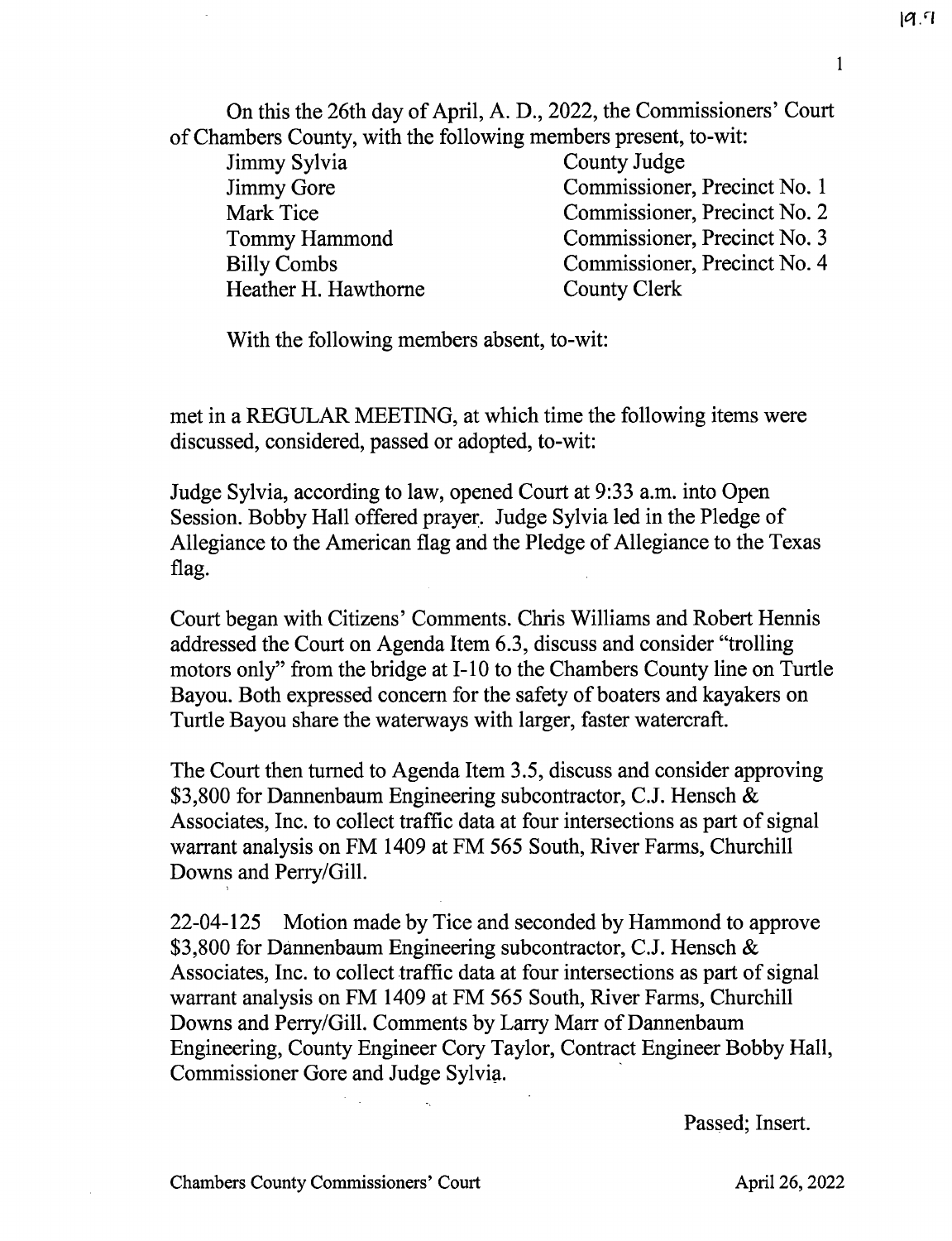Following the vote, the Court moved to Agenda Item 3.1, discuss and consider approving a supplemental Interlocal Cooperation Agreement between Chambers County and Chambers County Improvement District No. 1 (CCID #1) related to a greenbelt buffer along FM 2354 and improvements to Fisher Road.

22-04-126 Motion made by Combs and seconded by Tice to approve a supplemental Interlocal Cooperation Agreement between Chambers County and Chambers County Improvement District No. 1 (CCID #1) related to a greenbelt buffer along FM 2354 and improvements to Fisher Road. Comments by Commissioner Combs and Beach City Mayor Ryan Dagley.

Passed; Insert.

The Court then returned to Agenda Item 6.3, discuss and consider ordinance requiring "trolling motors only" from the bridge at I-10 to the Chambers County line on Turtle Bayou.

A motion was made by Gore and seconded by Tice to require "trolling motors only" from the bridge at I-10 to the Chambers County line on Turtle Bayou.

However, after concern was raised by Commissioner Hammond and Sheriff Brian Hawthorne regarding enforcement of the ordinance and the burden placed on boat owners, the motion and second were withdrawn and the item tabled. It was decided that Sherriff Hawthorne, County Attorney Ashley Cain Land and Commissioner Gore would meet to discuss the issue further.

County Engineer Cory Taylor and Contract Engineer Bobby Hall gave an update on price increases in Road Material (Agenda Item 3.2, discuss and consider cost increases in Road Material). No action was taken.

22-04-127 Motion made by Combs and seconded by Tice to request TxDot to designate a portion of FM 3180 right-of-way (Jug Handles South of I-10) as surplus to be provided back to the County. Comments by County Engineer Cory Taylor and Contract Engineer Bobby Hall.

Passed; Insert.

22-04-128 Motion made by Combs and seconded by Hammond to request TxDot to designate a portion of FM 565 right-of-way (S. Curve) as surplus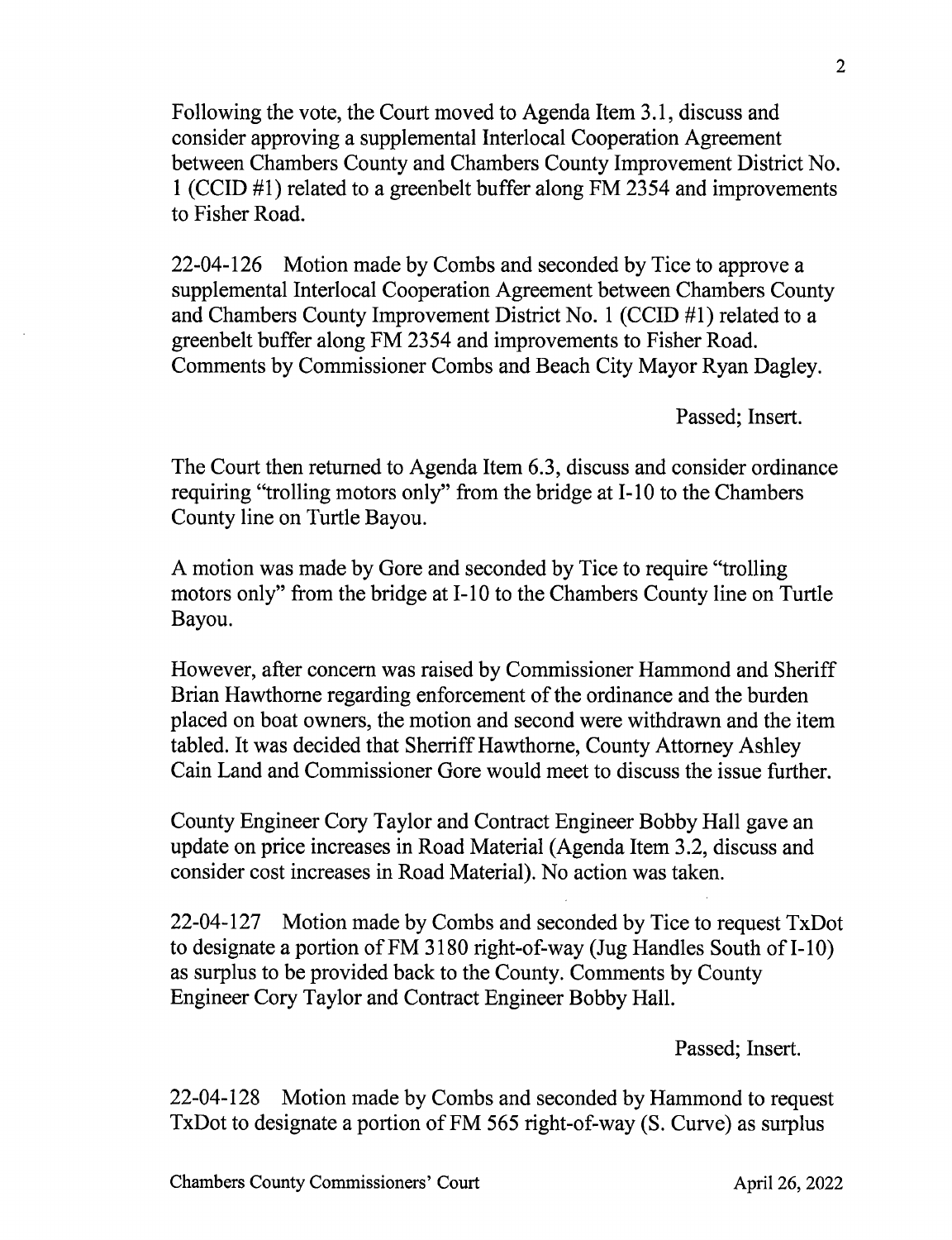to be provided back to the County. Comments by County Engineer Cory Taylor, Contract Engineer Bobby Hall and Judge Sylvia.

Passed; Insert.

22-04-129 Motion made by Gore and seconded by Tice to approve going out for RFQs for Geotechnical Services and Construction Lab Testing. Comments by County Engineer Cory Taylor.

Passed.

Following the vote, the Court moved to Agenda Item 1.1, discuss and consider Tax Collection Report submitted by Perdue, Brandon, Fielder, Collins and Mott, LLP.

22-04-130 Motion made by Tice and seconded by Gore to accept the Tax Collection Report submitted by Perdue, Brandon, Fielder, Collins and Mott, LLP. Comments by Michael Darlow of Perdue, Brandon, Fielder, Collins and Mott, LLP and Commissioner Combs.

Passed; Insert.

22-04-131 Motion made by Gore and seconded by Combs to approve renewal contingent fee contract with Perdue, Brandon, Fielder, Collins and Mott, LLP pursuant to Section 6.30 of the Tax Code, said contract being for the collection of delinquent government receivables owed to Chambers County and notice of said contract is posted with the agenda in accordance with Section 2254 of the Government Code. Comments by Michael Darlow of Perdue, Brandon, Fielder, Collins and Mott, LLP.

Passed; Insert.

The Court then moved to items under Economic Development & Tourism, beginning with Agenda Item 5.1, discuss and consider HOT (Hotel Occupancy Tax) Fund application in the amount of \$2,500 by the Winnie-Stowell Positive Action Committee to create a mural in Gregory Park.

22-04-132 Motion made by Gore and seconded by Combs to approve HOT (Hotel Occupancy Tax) Fund application in the amount of \$2,500 by the Winnie-Stowell Positive Action Committee to create a mural in Gregory Park. Comments by Commissioner Hammond, who voted nay. Judge Sylvia declared the motion passed.

Chambers County Commissioners' Court April 26, 2022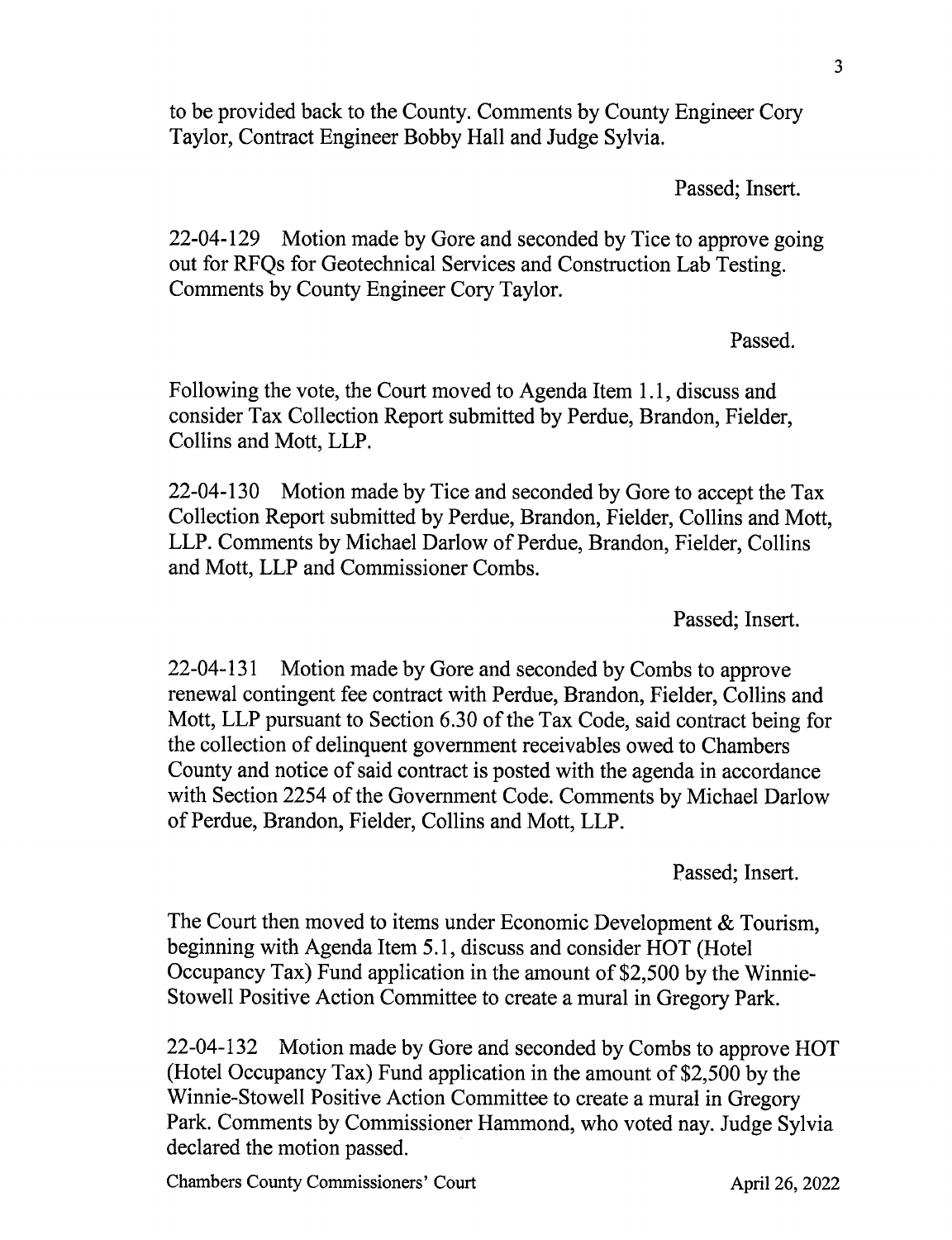## Passed; Insert.

At 10:16 a.m. the Court recessed out of Regular Session into a Public Hearing regarding the proposed amendment and adoption of guidelines and criteria governing Ch. 312 Tax Abatement Agreements by Chambers County (Agenda Item 5.2). Comments by B.J. Simon, Economic Development Foundation.

Gloria Roemer of the Seabreeze Beacon made a public comment. She asked the Court if the public hearing had anything to do with the good neighbor motion passed in the previous Commissioners' Court meeting and was told that it did.

At 10:19 a.m., the Court recessed out of the Public Hearing and back into Regular Session.

22-04-133 Motion made by Combs and seconded by Tice to approve the Resolution adopting amended guidelines and criteria governing Ch. 312 Tax Abatement Agreements by Chambers County. Comments by Commissioners Hammond and Combs and B.J. Simon, Economic Development Foundation.

Passed; Insert.

22-04-134 Motion made by Gore and seconded by Hammond to accept Baytown/ West Chambers County Economic Development Foundation Economic Development Program Report. An update was required by law, and was presented by B.J. Simon of the Economic Development Foundation.

Passed.

22-04-135 Motion made by Combs and seconded by Gore to table Agenda Item 6.1, discuss and consider purchasing CivicRec Management System for all building rentals, camping permits, and other park rentals in the amount of \$10,463.00 with an annual renewal of \$4,725.00.

Passed; Insert.

22-04-136 Motion made by Gore and seconded by Hammond to approve request for overtime pay for the Parks & Recreation Department for Youth Project Show.

Passed.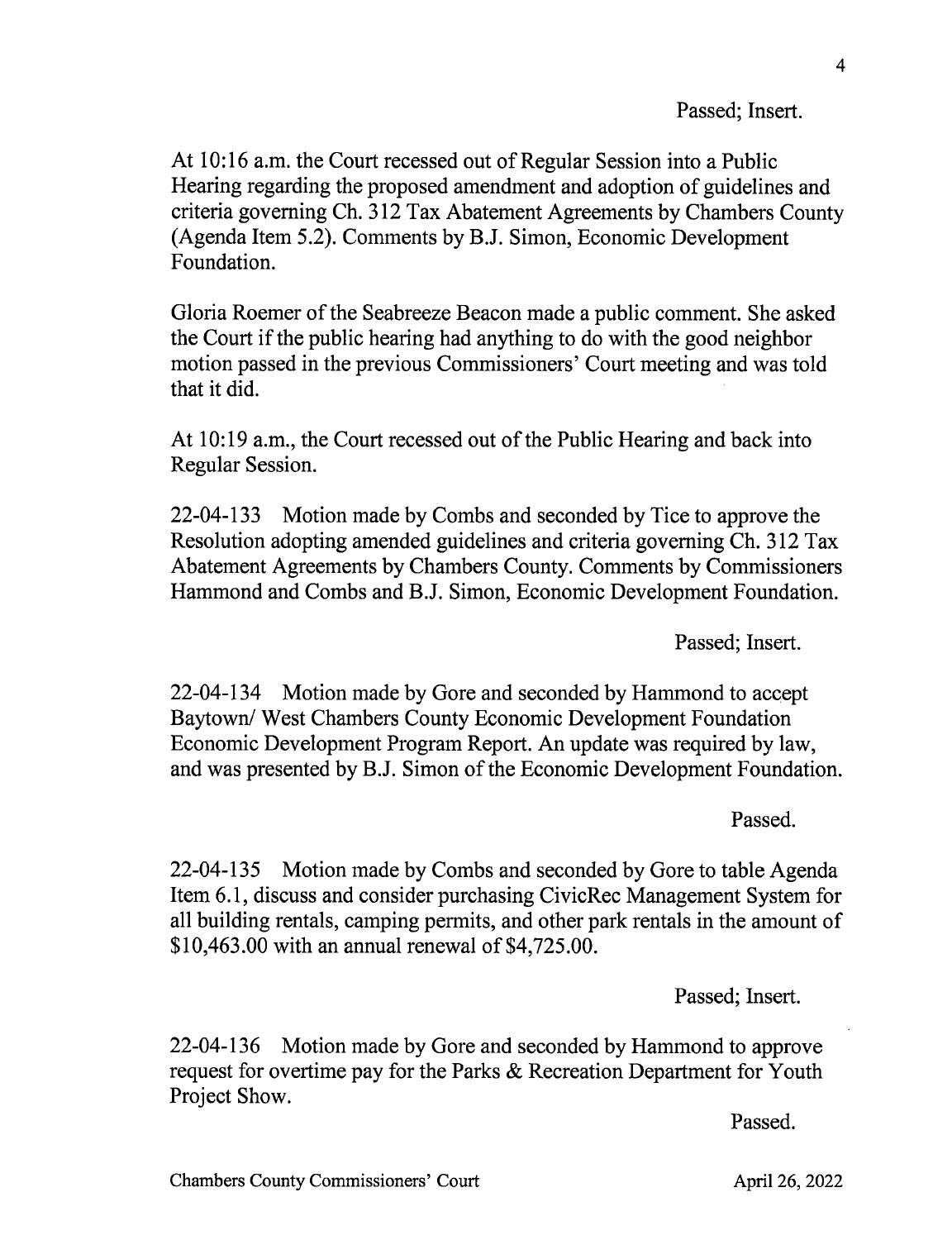The Court agreed to table Agenda Item 9.1, discuss and consider nuisance abatement located at 416 Bertrand Street, Winnie, TX 77665 until the second court in May. Comments by property owner Ella Kramer, Judge Sylvia and Compliance and Enforcement Coordinator Victoria Figueroa.

Agenda Item 9.2, discuss and consider nuisance abatement located at 8031 FM 565 Cove, TX 77523, was pulled. Compliance and Enforcement Coordinator Victoria Figueroa said Parks Superintendent Kirk Sherman expressed concern about what could legally be taken from property once an abatement had been passed and also expressed concern for the safety of his staff when doing so.

It was decided that Parks Superintendent Kirk Sherman, Sheriff Brian Hawthorne, Compliance and Enforcement Coordinator Victoria Figueroa and County Attorney Ashley Cain Land would meet at a later date to discuss enforcement of the abatement.

22-04-137 Motion made by Commissioners' Court and seconded by Commissioners' Court to approve the Proclamation recognizing the week of May 1-7, 2022, as National Correctional Officers and Employees Week. Comments by Sheriff Brian Hawthorne.

Passed; Insert.

Following the vote, County Clerk Heather Hawthorne was asked to give an update on early voting. She told the Court early voting was underway for the May 7, 2022, Constitutional Amendment Election. She added that local races for school board and cities were also on the ballot and pointed out that Barbers Hill ISD did not partner with the County, and were carrying out their own election at a different location.

Following the update, the Court turned to the Consent Agenda. Agenda Item 19.18, approve the Mont Belvieu EMS funding agreement for 2022, was pulled.

22-04-138 Motion made by Gore and seconded by Tice to approve the Consent Agenda, with the exception of Agenda Item 19.18.

Passed; Insert.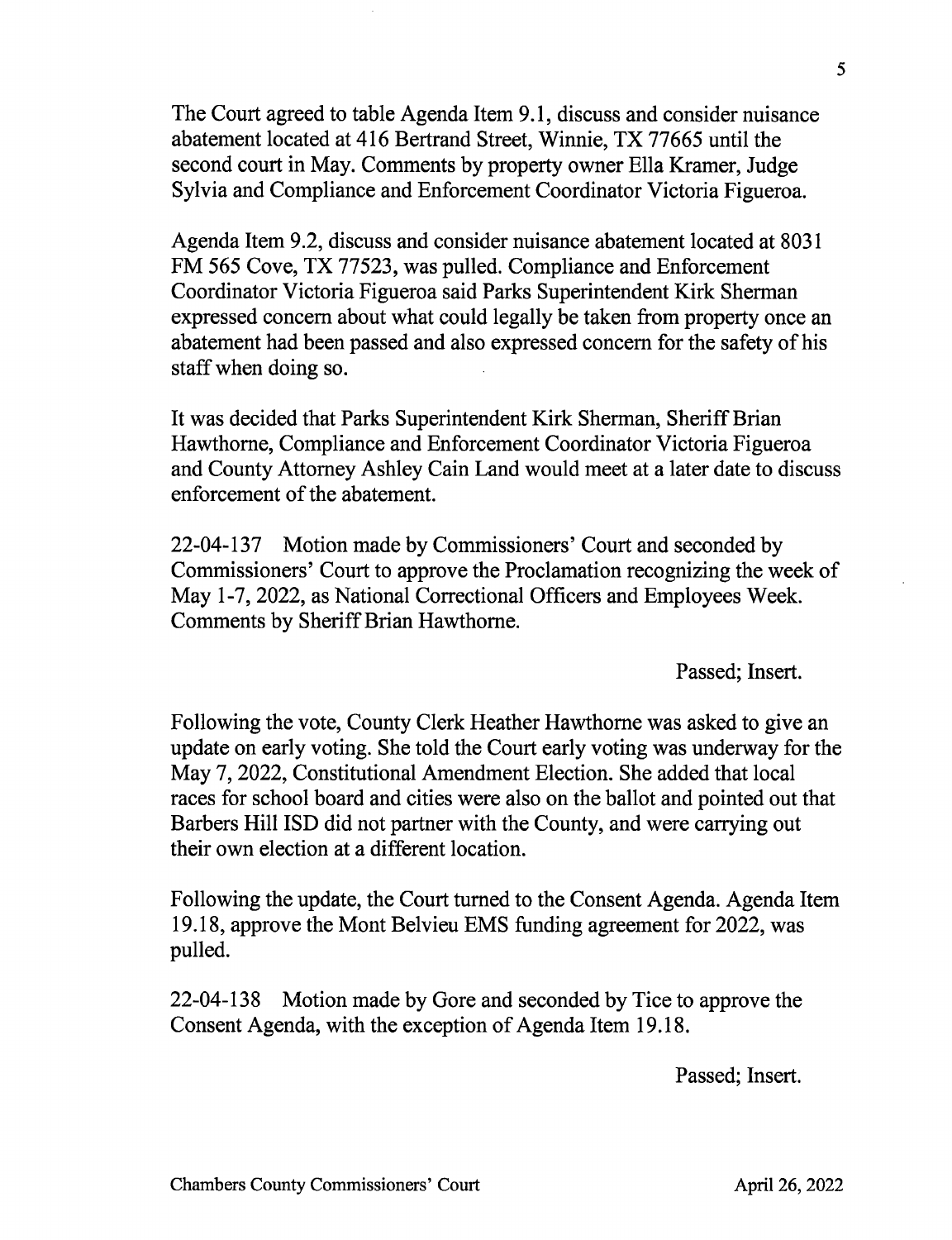There being no further business, Court adjourned at 11:30 a.m.

\*\*\*\*\*\*\*\*\*\*\*\*\*\*\*\*\*\*\*\*\*\*\*\*\*\*\*\*\*\*\*\*\*\*\*\*\*\*\*\*\*\*\*\* .," ATTEST: • . 2、经过的人  $He^{\frac{1}{2}}H$ .  $\frac{1}{2}$  Heather H.  $\frac{1}{2}$  Heather H.  $\frac{1}{2}$  awthorne, County Clerk Jimmy Sylvia, County Judge  $\sim 75$ تنصيبي ويدبدوه والمسا

APPRONED: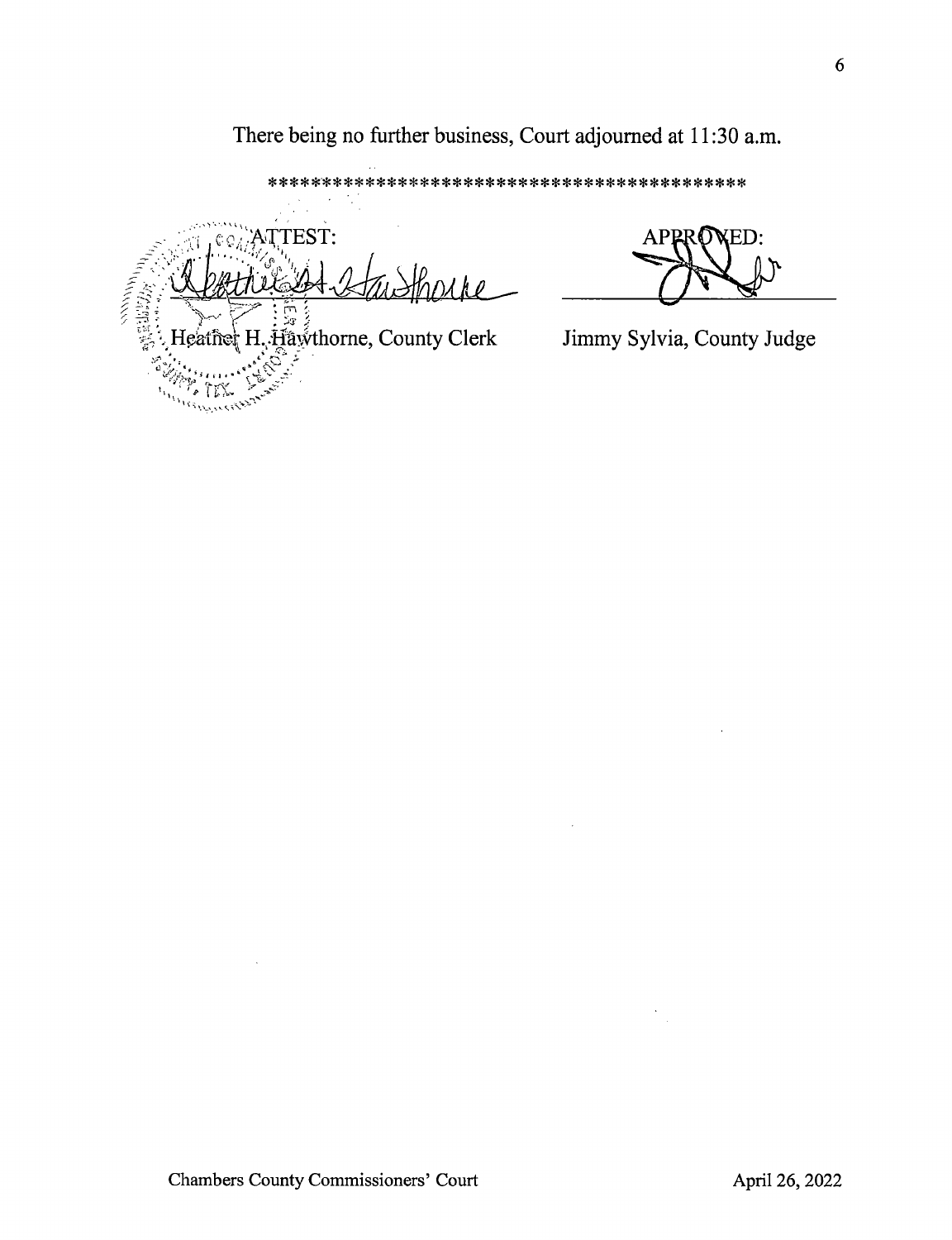## COMMISSIONERS' COURT MINUTES REGULAR MEETING April 26, 2022

Citizens Chris Williams and Robert Hennis addressed the Court on Agenda Item 6.3, discuss and consider "trolling motors only" from the bridge at I-10 to the Chambers County line on Turtle Bayou.

- 22-04-125 Motion to approve \$3,800 for Dannenbaum Engineering subcontractor, C.J. Hensch & Associates, Inc. to collect traffic data at four intersections as part of signal warrant analysis on FM 1409 at FM 565 South, River Farms, Churchill Downs and Perry/Gill.
- 22-04-126 Motion to approve a supplemental Interlocal Cooperation Agreement between Chambers County and Chambers County Improvement District No. 1 (CCID #1) related to a greenbelt buffer along FM 2354 and improvements to Fisher Road.
- 22-04-127 Motion to request TxDot to designate a portion of FM 3180 right-of-way (Jug Handles South of I-10) as surplus to be provided back to the County.
- 22-04-128 Motion to request TxDot to designate a portion of FM 565 right-of-way (S. Curve) as surplus to be provided back to the County.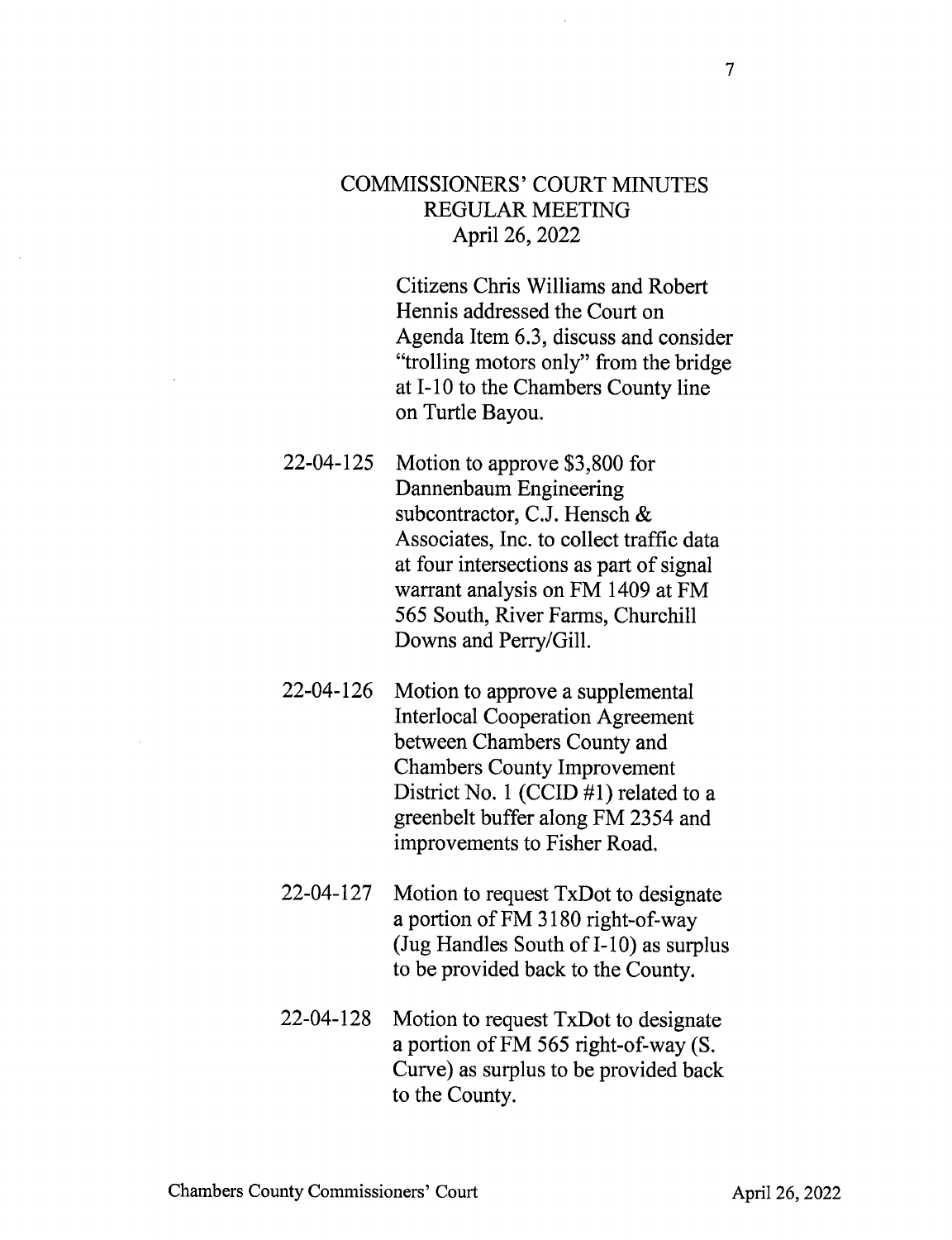- 22-04-129 Motion to approve going out for RFQs for Geotechnical Services and Construction Lab Testing.
- 22-04-130 Motion to accept the Tax Collection Report submitted by Perdue, Brandon, Fielder, Collins and Mott, LLP. Comments by Michael Darlow of Perdue, Brandon, Fielder, Collins and Mott, LLP and Commissioner Combs.
- 22-04-131 Motion to approve renewal contingent fee contract with Perdue, Brandon, Fielder, Collins and Mott, LLP pursuant to Section 6.30 of the Tax Code, said contract being for the collection of delinquent government receivables owed to Chambers County and notice of said contract is posted with the agenda in accordance with Section 2254 of the Government Code.
- 22-04-132 Motion to approve HOT (Hotel Occupancy Tax) Fund application in the amount of \$2,500 by the Winnie-Stowell Positive Action Committee to create a mural in Gregory Park. Commissioner Hammond voted nay. Judge Sylvia declared the motion passed.

At 10:16 a.m. the Court recessed out of Regular Session into a Public Hearing regarding the proposed amendment and adoption of guidelines and criteria governing Ch. 312 Tax Abatement Agreements by Chambers County (Agenda Item 5.2).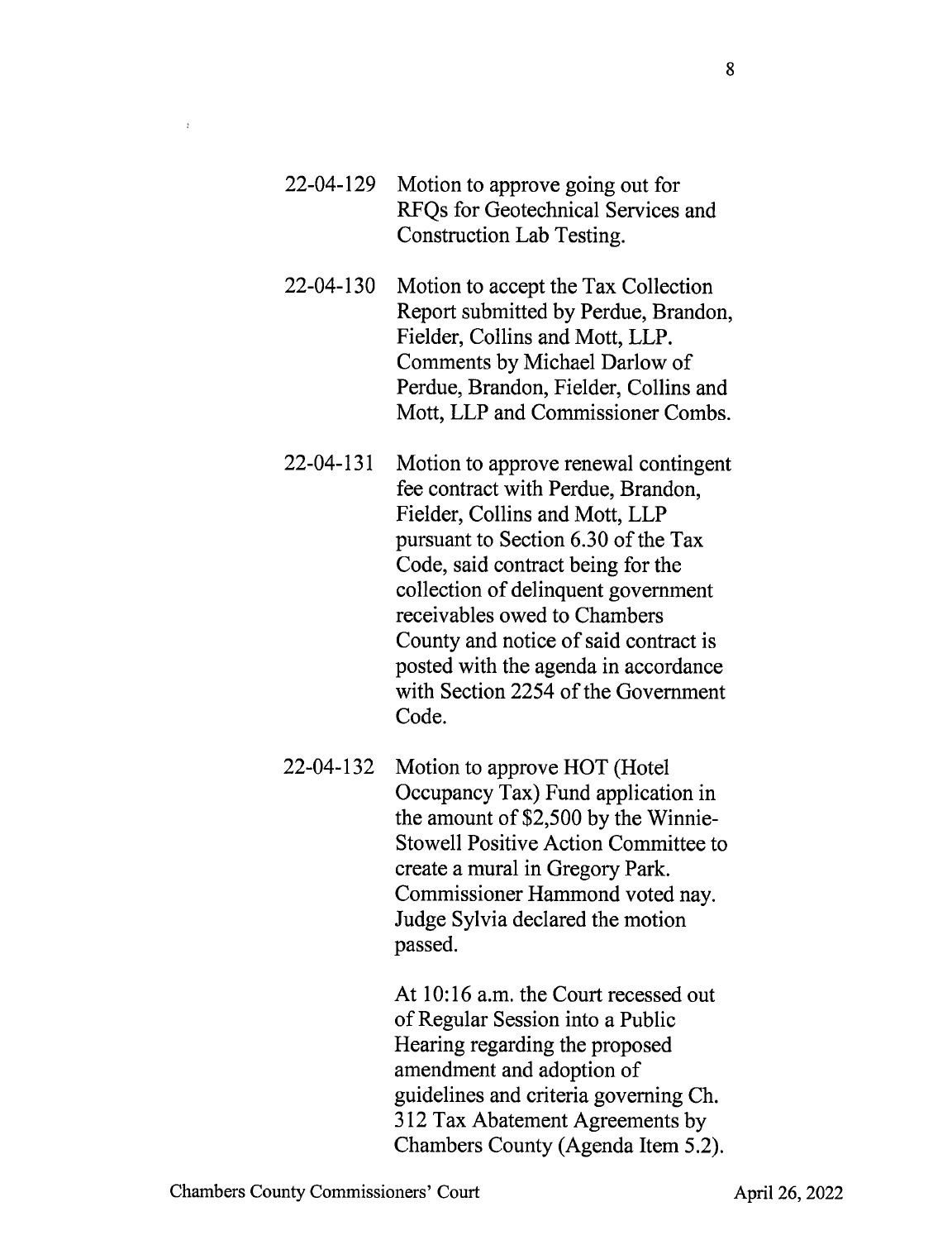Gloria Roemer of the Seabreeze Beacon made a public comment. At 10:19 a.m., the Court recessed out of the Public Hearing and back into Regular Session.

- 22-04-133 Motion to approve the Resolution adopting amended guidelines and criteria governing Ch. 312 Tax Abatement Agreements by Chambers County.
- 22-04-134 Motion to accept Baytown/ West Chambers County Economic Development Foundation Economic Development Program Report.
- 22-04-135 Motion to table Agenda Item 6.1, discuss and consider purchasing CivicRec Management System for all building rentals, camping permits, and other park rentals in the amount of \$10,463.00 with an annual renewal of \$4,725.00.
- 22-04-136 Motion to approve request for overtime pay for the Parks & Recreation Department for Youth Project Show.

Agenda Item 9.1, discuss and consider nuisance abatement located at 416 Bertrand Street, Winnie, TX 77665, was tabled until the second court in May.

Agenda Item 9.2, discuss and consider nuisance abatement located